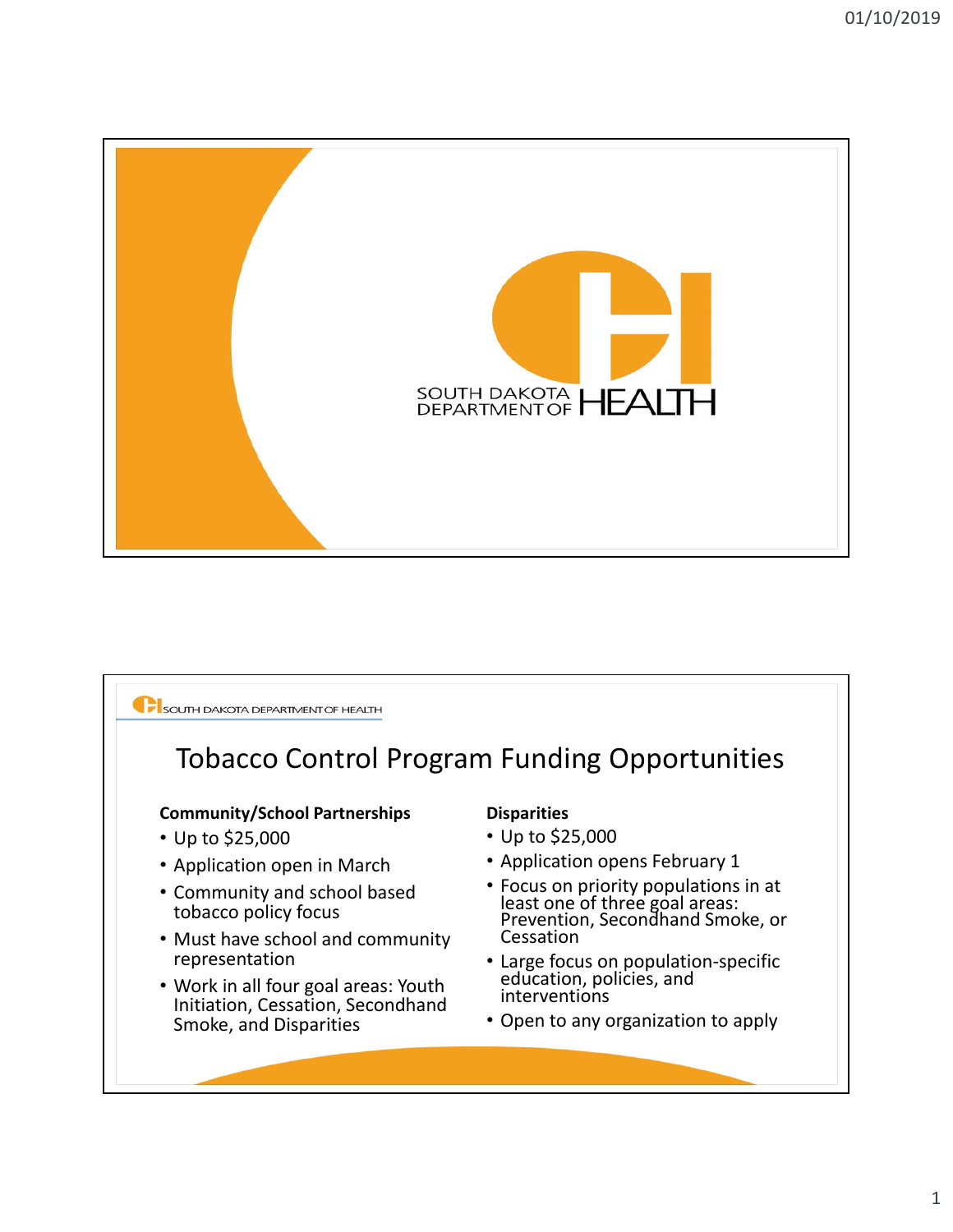

### Tobacco Control Program Funding Opportunities Examples

#### **Community/School Partnerships Disparities**

- Updated K‐12 tobacco policies and provided new signage for enforcement and education
- Provide community education on the South Dakota QuitLine services
- Conducted point of sale assessments and educated store owners
- Provided community education on the dangers of smoking in vehicles

- Missouri Breaks on Cheyenne River passed Clean Indoor Air Ordinance
- Started a youth tobacco free coalition
- Implemented referral system to South Dakota QuitLine in healthcare system
- Promote and educated on the ceremonial uses of traditional tobacco

**OUTH DAKOTA DEPARTMENT OF HEALTH** 

## National Violent Death Reporting System

- One of the ten remaining states to implement this reporting system
- CDC funding out of the National Center for Injury Prevention and Control
- 4 year project period (9/2018 8/2022)
- Year 1 funding \$184,173
- **South Dakota Violent Death Reporting System (SD-VDRS)**
	- Roles;
		- Kiley Hump- PI/Grant Manager, assist with advisory committee
		- Ashley Miller- Data collection and analysis
		- Amanda Nelson- Data collection and analysis
		- Mariah Pokorny- Vital records (death certificates), work with coroners
		- Dr. Josh Clayton- support data collection and analysis
		- Colleen Winter- Lead advisory committee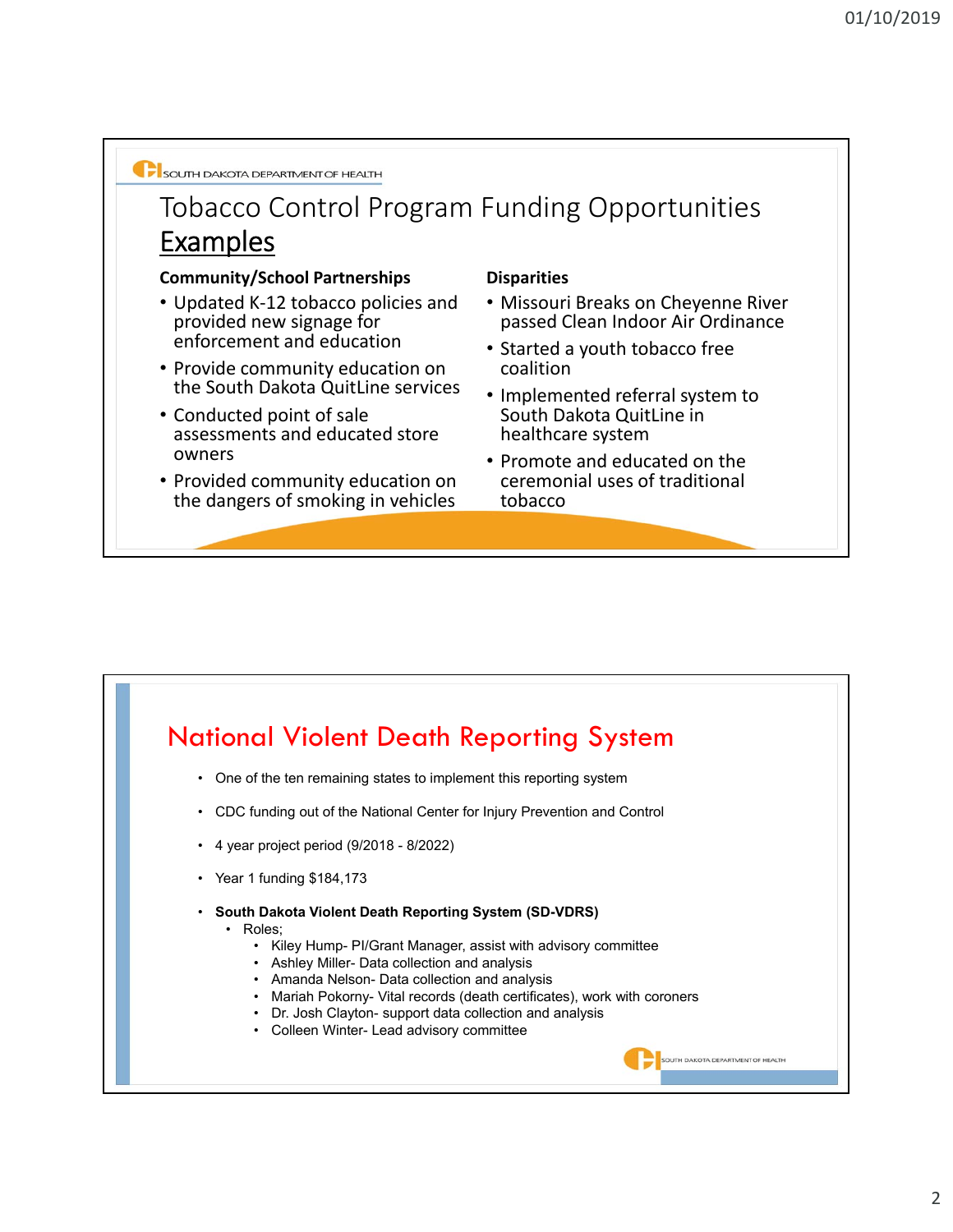

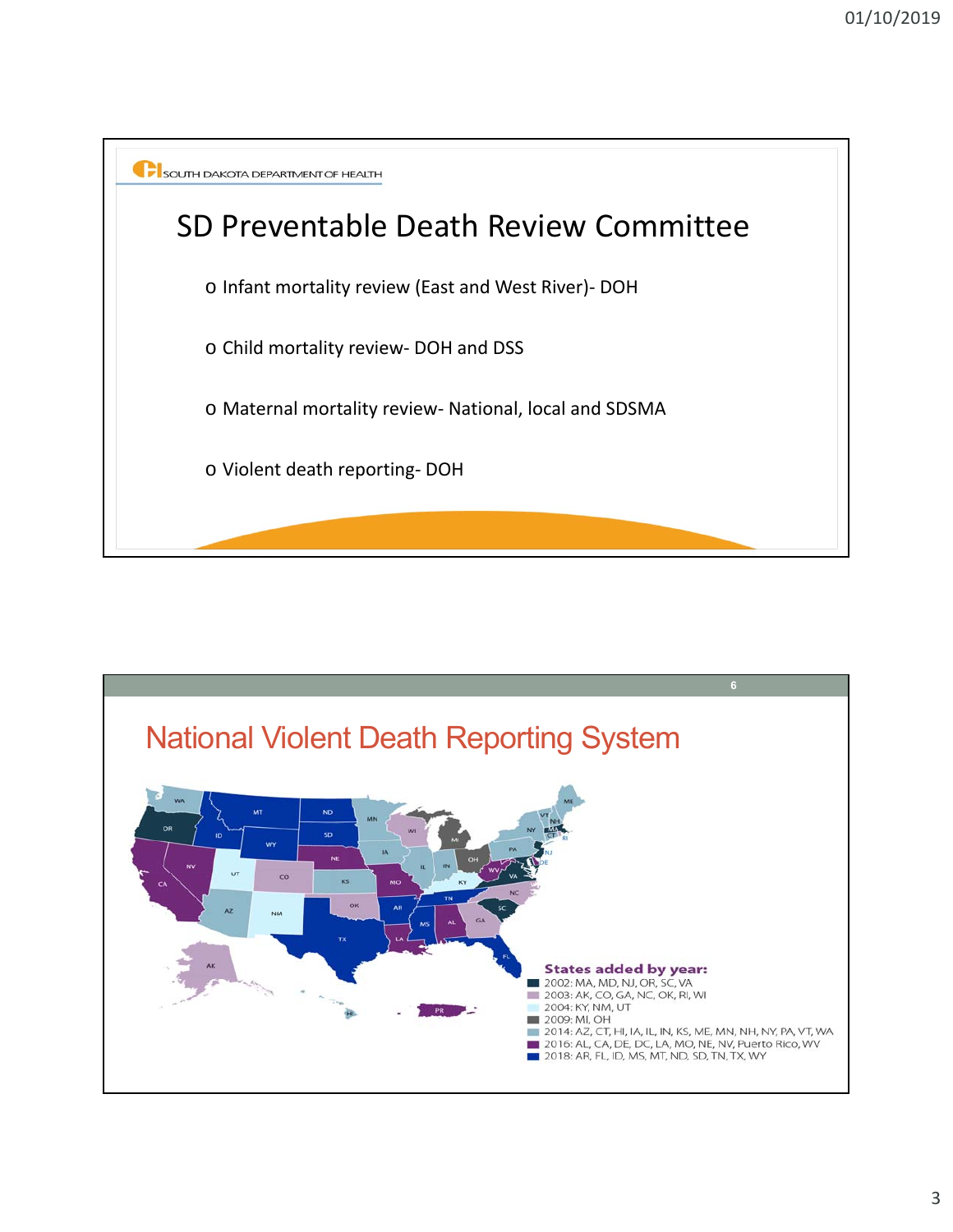**7**

# National Violent Death Reporting System

- Collects information on all violent deaths
- A violent death includes:
	- Suicides
	- Homicides
	- Undetermined intent
	- Unintentional firearm
	- Legal intervention
	- Terrorism

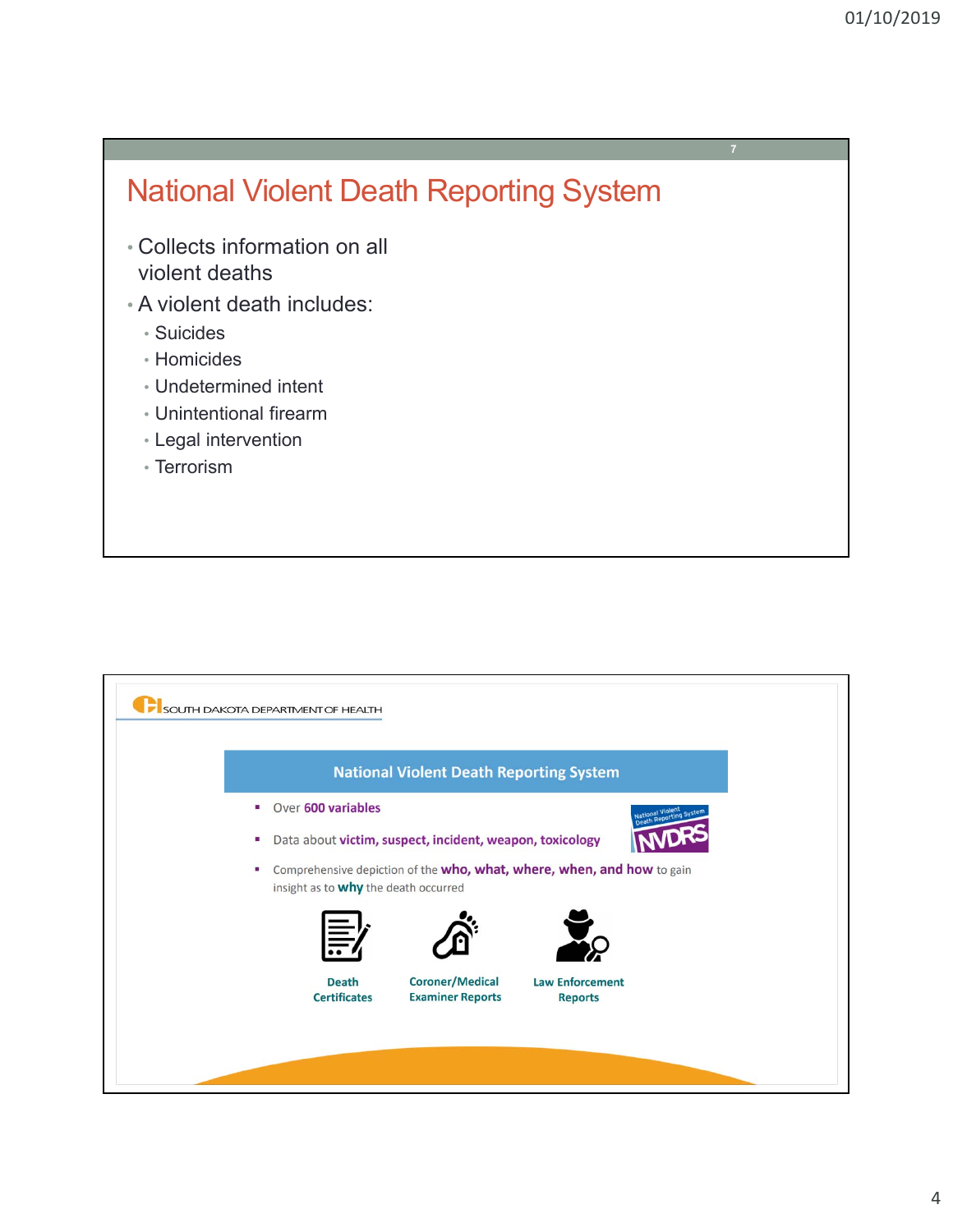

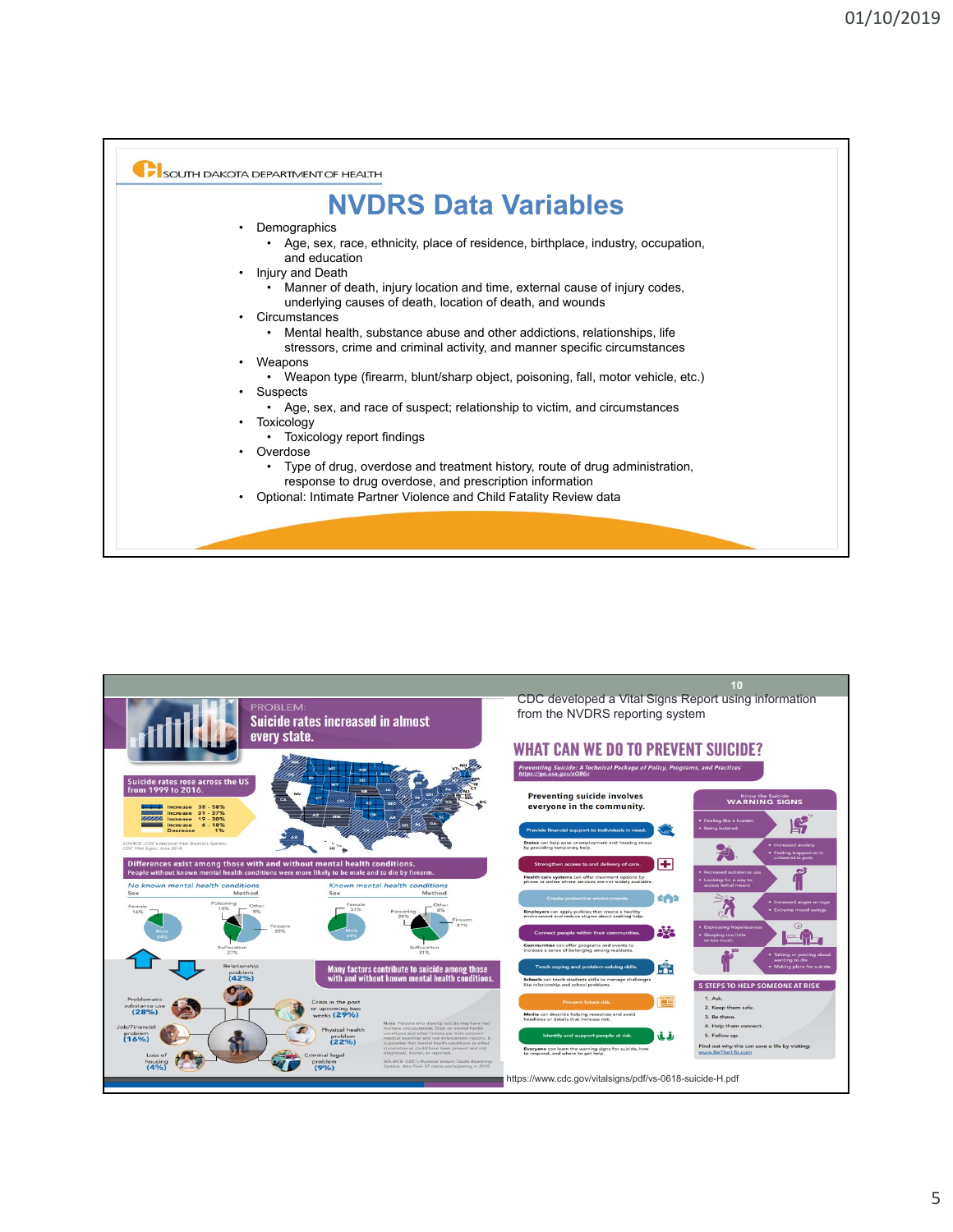

# South Dakota Violent Death Reporting System

- Initially the Department of Health will work with Minnehaha and Pennington Counties with the goal of collecting information on violent deaths statewide beginning January 2020.
- SD-VDRS aims to provide our state and communities with a clearer understanding of violent deaths
- This information can be used to guide local decision making about efforts to prevent violence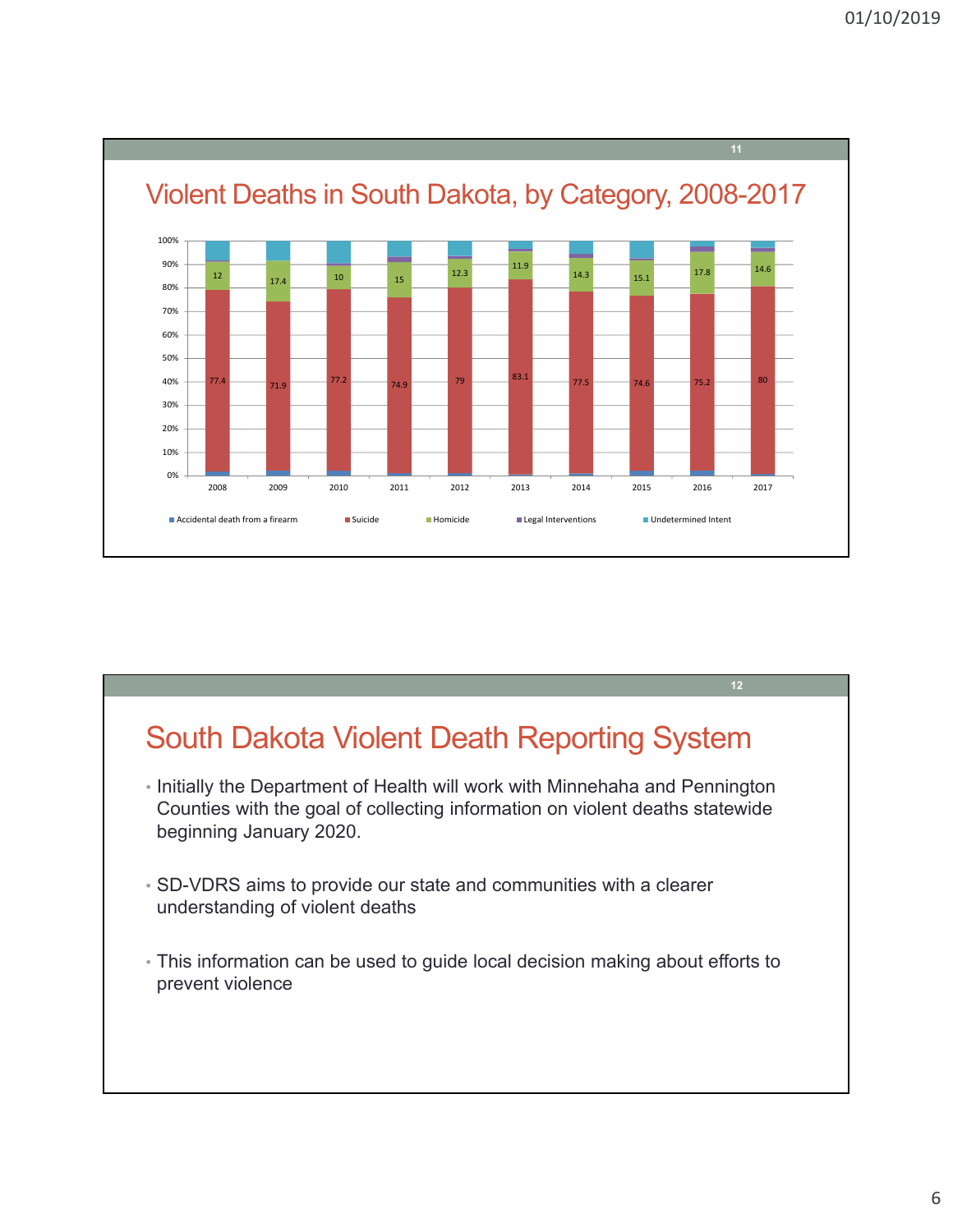#### Examples from Other States • Oklahoma noticed their suicide rate was 33% higher than the US rate  $2%$ • The suicide rate among veterans was twice that of non-veterans • Significant number of suicides were associated with current depressed mood, intimate partner problem, mental and/or physical health , and/or crisis in the past **TRANSLATING DATA INTO ACTION** weeks Data into Action: • Inform prevention planning • Opened doors for collaboration with the ddi veterans administration

|                                                                                                                                                                                                                                                                                                                                                                                                                                                                                                                                                                                                                                                                                                                                                                                                                                                                                                                                                                                                                                                                                                                                                                                                                                   |                                                                                                                                                                                                                                                                                                                                                                                                                                                                                                                                                                                                                                                                                                                                                                                                                                                                                                                                                                                                                                                                                                                                                                                                       | 14                                                                                                                                                                                                                                                                                                                                                                                                                                                                                                                                                                          |
|-----------------------------------------------------------------------------------------------------------------------------------------------------------------------------------------------------------------------------------------------------------------------------------------------------------------------------------------------------------------------------------------------------------------------------------------------------------------------------------------------------------------------------------------------------------------------------------------------------------------------------------------------------------------------------------------------------------------------------------------------------------------------------------------------------------------------------------------------------------------------------------------------------------------------------------------------------------------------------------------------------------------------------------------------------------------------------------------------------------------------------------------------------------------------------------------------------------------------------------|-------------------------------------------------------------------------------------------------------------------------------------------------------------------------------------------------------------------------------------------------------------------------------------------------------------------------------------------------------------------------------------------------------------------------------------------------------------------------------------------------------------------------------------------------------------------------------------------------------------------------------------------------------------------------------------------------------------------------------------------------------------------------------------------------------------------------------------------------------------------------------------------------------------------------------------------------------------------------------------------------------------------------------------------------------------------------------------------------------------------------------------------------------------------------------------------------------|-----------------------------------------------------------------------------------------------------------------------------------------------------------------------------------------------------------------------------------------------------------------------------------------------------------------------------------------------------------------------------------------------------------------------------------------------------------------------------------------------------------------------------------------------------------------------------|
| <b>Examples from Other States</b>                                                                                                                                                                                                                                                                                                                                                                                                                                                                                                                                                                                                                                                                                                                                                                                                                                                                                                                                                                                                                                                                                                                                                                                                 |                                                                                                                                                                                                                                                                                                                                                                                                                                                                                                                                                                                                                                                                                                                                                                                                                                                                                                                                                                                                                                                                                                                                                                                                       |                                                                                                                                                                                                                                                                                                                                                                                                                                                                                                                                                                             |
| <b>THE BIG PICTURE</b><br>In Rhode Island during 2010, there were 165 violent deaths:<br>135 suicides, 26 homicides and 4 deaths of undetermined<br>133 suicides, 26 nomicides and 4 deaths of undetermined<br>manner. The number of suicides in Rhode Island peaked<br>in 2010, declining from 102 suicides in 2011 to 89 in 2012,<br>based on provisional 2012 data.<br>RIVDRS data for 2004-2010 show that:<br>. During this seven year period, there were a total of 731<br>suicides in Rhode Island.<br>. Males (78%) were far more likely to commit suicide than                                                                                                                                                                                                                                                                                                                                                                                                                                                                                                                                                                                                                                                            | receiving mental health<br>25%<br>$(18\%)$ one in five<br>$(18\%)$ of those who<br>died by suicide<br>experienced an<br>interacte partner<br>exclusive<br>of those who died by<br>suicide experienced a<br>crisis in the two weeks<br><b>DIGIORNE</b><br>$25\%$ of those who died by suicide<br>prior to death.                                                                                                                                                                                                                                                                                                                                                                                                                                                                                                                                                                                                                                                                                                                                                                                                                                                                                       | Rhode Island noticed 25% of those who died<br>by suicide experienced a crisis in the two<br>weeks prior to death<br>78% were males<br>$\bullet$<br>52% had a current mental health problem<br>$\bullet$<br>Data into Action:<br>Used to set priorities and program planning<br>Identified the adult, working age population at<br>increased risk<br>Data shared with suicide prevention partners<br>and 2 of the states largest employers<br>Employee assistance program add suicide<br>$\bullet$<br>prevention to its mission, refers at risk<br>employees to clinic staff |
| formales (22%)<br>. Male and female suicide deaths peaked in the age group<br>45-54 years<br>. Them were 18 suicides among those aged less than 18 (15<br>males, 3 formales).<br>. Just over half (52%) of those who died by suicide had a<br>current mental health problem, and 43% were currently<br><b>TRANSLATING DATA INTO ACTION</b><br><b>Data from the Rhode Island Violent Death</b><br><b>Reporting System (RIVDRS) provided</b><br>new information on suicide and a better<br>understanding of who is at risk.<br>. RIVDRS data were used by the Department of Health's<br>Violence & trijury Prevention Program and its prevention<br>partners for <b>ground-breaking priority setting and</b><br>program planning<br>. Using new suicide data from the RIVDRS, the Suicide<br>Prevention Subcommittee of the Rhode Island Injury<br>Community Planning Group <b>Identified the adult, working</b><br>age population as being at increased risk for suicide and<br>suicide attempts.<br>The deterministic procedure of the property through the matches and the control control of the property of the property of the control control control control control control control control control control control contro | experienced a crisis<br>in the two weeks prior to<br>. Only 37% of those who died by suicide left a note.<br>. An "Economic Impact of Depression and Suicide in the<br>Workplace" symposium, co-sponsored by the Violence<br>& injury Prevention Program and Coastline Employee<br>Assistance Program, Increased<br>awareness of depression and<br>suicide among working age adult<br>and <b>provided strategies for</b><br>RIVDRS data<br>show working age<br>ntegrating suicide preventior<br>edults are at increased<br>into worksites.<br>risk for suicide<br>· Symposium<br>participants<br>Included high-level<br>RIVORS shares<br>managers and<br>clata with suicide.<br>human resource<br>prevention partners<br>representatives<br>& 2 of state's largest<br>represented<br>from the two<br>largest employers<br>in Rhode Island<br>employers<br>mployee<br>assistance<br>sgram adds suicide<br>Coastline Employee<br>Assistance Program integrated<br>suicide prevention into its mission<br>prevention to its<br>mission, refers at risk<br>riployees to clinica<br>statement and now provides<br>196.38<br>training in early identification and<br>referral of at risk employees to their |                                                                                                                                                                                                                                                                                                                                                                                                                                                                                                                                                                             |